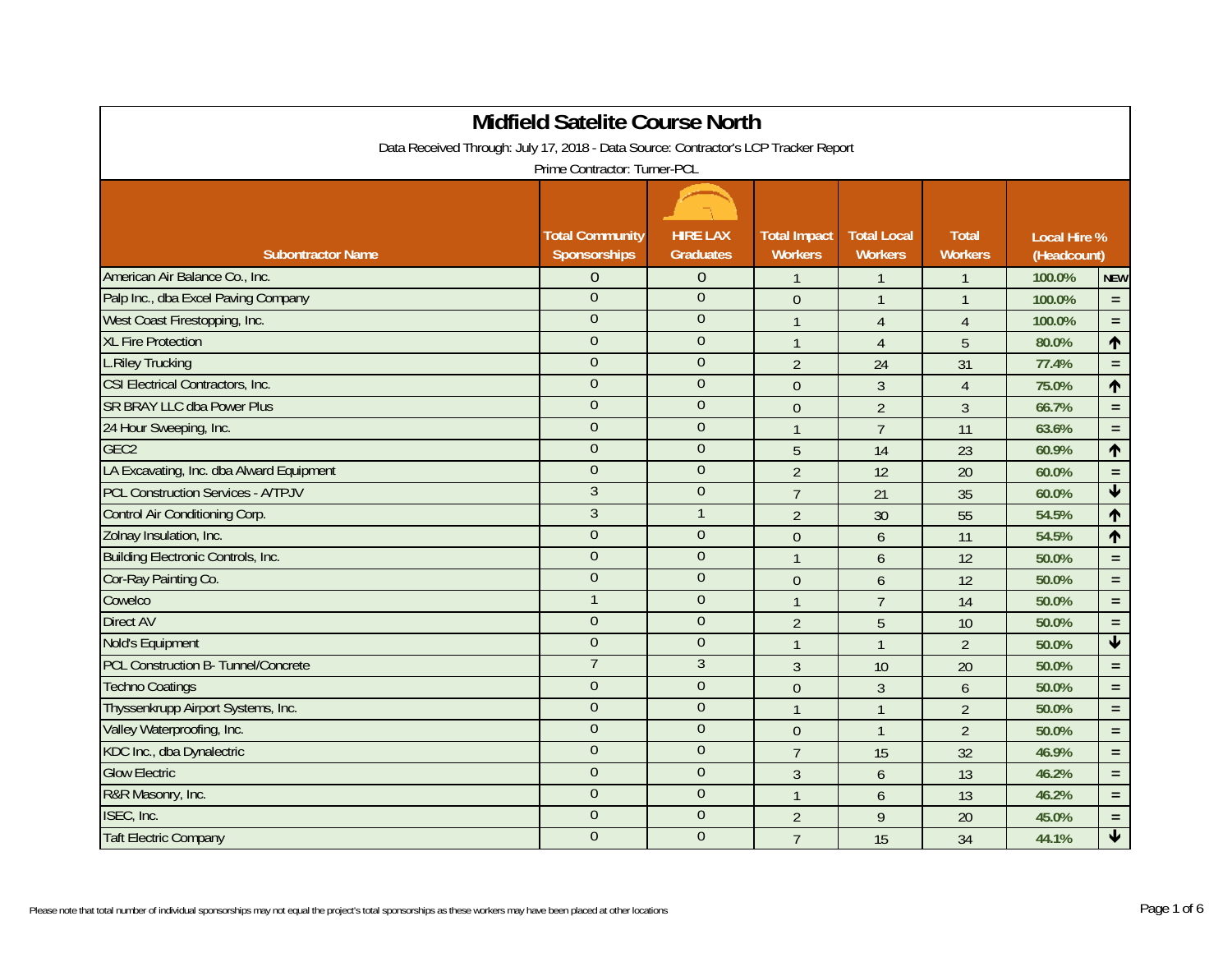| Midfield Satelite Course North                                                      |                                        |                                     |                                       |                                      |                                |                                    |                      |  |  |
|-------------------------------------------------------------------------------------|----------------------------------------|-------------------------------------|---------------------------------------|--------------------------------------|--------------------------------|------------------------------------|----------------------|--|--|
| Data Received Through: July 17, 2018 - Data Source: Contractor's LCP Tracker Report |                                        |                                     |                                       |                                      |                                |                                    |                      |  |  |
| Prime Contractor: Turner-PCL                                                        |                                        |                                     |                                       |                                      |                                |                                    |                      |  |  |
|                                                                                     |                                        |                                     |                                       |                                      |                                |                                    |                      |  |  |
| <b>Subontractor Name</b>                                                            | <b>Total Community</b><br>Sponsorships | <b>HIRE LAX</b><br><b>Graduates</b> | <b>Total Impact</b><br><b>Workers</b> | <b>Total Local</b><br><b>Workers</b> | <b>Total</b><br><b>Workers</b> | <b>Local Hire %</b><br>(Headcount) |                      |  |  |
| <b>Environmental Construction Group, Inc.</b>                                       | $\Omega$                               | $\overline{0}$                      | $\theta$                              | $\overline{7}$                       | 16                             | 43.8%                              | $\blacktriangledown$ |  |  |
| Helix Electric, Inc.                                                                |                                        |                                     | $\overline{7}$                        | 26                                   | 61                             | 42.6%                              | ↑                    |  |  |
| California Earth Transport, Inc.                                                    | $\overline{0}$                         | $\overline{0}$                      | 9                                     | 58                                   | 138                            | 42.0%                              | $\equiv$             |  |  |
| Infinity Drywall Contracting, Inc.                                                  |                                        |                                     | $\theta$                              | 5                                    | 12                             | 41.7%                              | $\equiv$             |  |  |
| Murrco Construction, Inc.                                                           | $\overline{2}$                         | $\overline{0}$                      | $\mathfrak{Z}$                        | 12                                   | 29                             | 41.4%                              | $\uparrow$           |  |  |
| <b>Comet Electric</b>                                                               | $\Omega$                               | $\overline{0}$                      | $\mathbf{1}$                          | 12                                   | 30                             | 40.0%                              | $\equiv$             |  |  |
| <b>Conti Corporation</b>                                                            | $\overline{0}$                         | $\mathbf{0}$                        | $\overline{0}$                        | 6                                    | 15                             | 40.0%                              | $\equiv$             |  |  |
| <b>Farwest Insulation Contracting</b>                                               | $\theta$                               | $\theta$                            | $\overline{2}$                        | $\overline{2}$                       | 5                              | 40.0%                              | $\equiv$             |  |  |
| <b>Safe Scaffolding</b>                                                             | $\overline{0}$                         | $\overline{0}$                      | $\overline{2}$                        | 6                                    | 15                             | 40.0%                              | $\equiv$             |  |  |
| Vellutini Corp dba Royal Electric Company                                           | $\Omega$                               | $\Omega$                            | $\overline{1}$                        | 8                                    | 20                             | 40.0%                              | $\equiv$             |  |  |
| San-Mar Construction Co., Inc.                                                      | 3                                      | $\mathbf{0}$                        | $\overline{1}$                        | 29                                   | 75                             | 38.7%                              | $=$                  |  |  |
| <b>SE Pipeline Construction</b>                                                     | $\Omega$                               | $\mathbf{0}$                        | $\overline{1}$                        | 5                                    | 13                             | 38.5%                              | $\blacktriangledown$ |  |  |
| Alert Insulation Co., Inc.                                                          | $\overline{0}$                         | $\overline{0}$                      | $\overline{1}$                        | 6                                    | 16                             | 37.5%                              | $\blacklozenge$      |  |  |
| <b>Brady Company</b>                                                                | $\boldsymbol{0}$                       | $\boldsymbol{0}$                    | $\mathbf{1}$                          | 6                                    | 16                             | 37.5%                              | $\uparrow$           |  |  |
| <b>Concrete Coring Company</b>                                                      | $\theta$                               | $\theta$                            | $\mathbf{1}$                          | 6                                    | 16                             | 37.5%                              | ↑                    |  |  |
| Coast Insulation Contractor, Inc. dba Coast Building Products                       | $\overline{0}$                         | $\overline{0}$                      | $\overline{0}$                        | $\overline{4}$                       | 11                             | 36.4%                              | $\equiv$             |  |  |
| Penhall Company                                                                     | $\overline{0}$                         | $\mathbf{0}$                        | $\overline{2}$                        | 12                                   | 33                             | 36.4%                              | $\uparrow$           |  |  |
| <b>Tahlequah Steel</b>                                                              | $\overline{0}$                         | $\overline{0}$                      | 5                                     | 18                                   | 50                             | 36.0%                              | $=$                  |  |  |
| Saddleback Waterproofing                                                            | $\overline{0}$                         | $\overline{0}$                      | $\overline{2}$                        | 11                                   | 31                             | 35.5%                              | $\equiv$             |  |  |
| NorthStar Contracting Group, Inc.                                                   | $\overline{0}$                         | $\overline{0}$                      | $\boldsymbol{0}$                      | 12                                   | 35                             | 34.3%                              | $\equiv$             |  |  |
| Best Contracting Services, Inc.                                                     | $\Omega$                               | $\theta$                            | $\overline{7}$                        | 41                                   | 121                            | 33.9%                              | $\blacklozenge$      |  |  |
| Bagatelos Glass Systems, Inc.                                                       | $\mathfrak{Z}$                         | $\mathbf{1}$                        | $\overline{1}$                        | 11                                   | 33                             | 33.3%                              | $\equiv$             |  |  |
| <b>Bielski Specialty Services, Inc.</b>                                             | $\overline{0}$                         | $\overline{0}$                      | $\mathbf 0$                           | $\mathbf{1}$                         | $\mathfrak{Z}$                 | 33.3%                              | $\uparrow$           |  |  |
| Karcher Insulation, Inc.                                                            | $\overline{0}$                         | $\overline{0}$                      | $\mathbf{1}$                          | $\mathbf{1}$                         | $\mathfrak{Z}$                 | 33.3%                              | $\equiv$             |  |  |
| Northwest Excavating, Inc.                                                          | $\Omega$                               | $\overline{0}$                      | $\theta$                              | $\mathbf{1}$                         | $\mathfrak{Z}$                 | 33.3%                              | $\equiv$             |  |  |
| <b>South Coast Specialty Construction</b>                                           | $\overline{0}$                         | $\overline{0}$                      | $\overline{0}$                        | $\overline{1}$                       | $\overline{3}$                 | 33.3%                              | $\equiv$             |  |  |
| Steve Bubalo Construction Co.                                                       | $\overline{2}$                         | $\theta$                            | 4                                     | 11                                   | 33                             | 33.3%                              | $\equiv$             |  |  |
| Upland Contracting, Inc.                                                            | $\overline{0}$                         | $\overline{0}$                      | $\Omega$                              | $\overline{2}$                       | 6                              | 33.3%                              | $\equiv$             |  |  |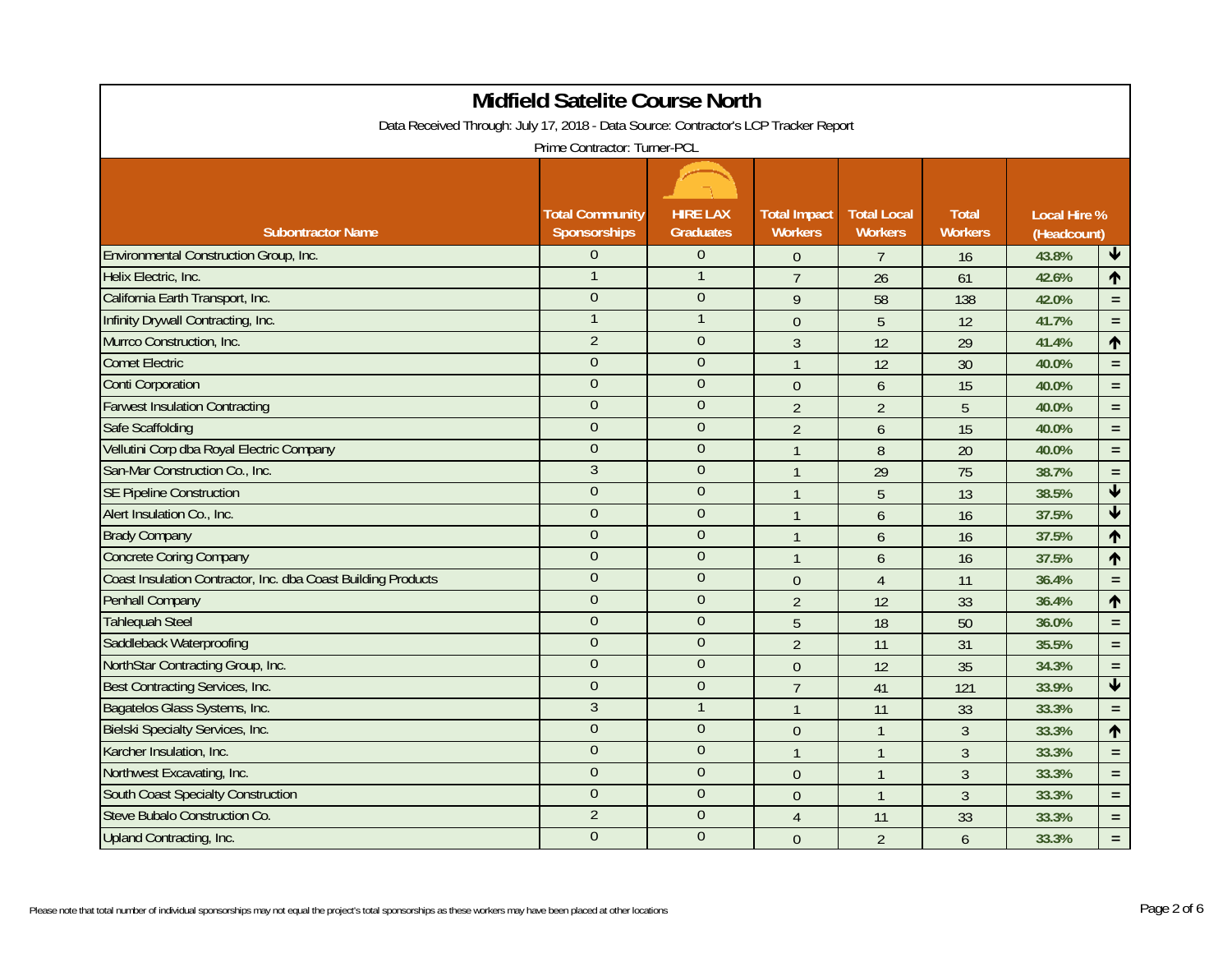| <b>Midfield Satelite Course North</b>                                               |                                               |                                     |                                       |                                      |                                |                                    |                         |  |  |
|-------------------------------------------------------------------------------------|-----------------------------------------------|-------------------------------------|---------------------------------------|--------------------------------------|--------------------------------|------------------------------------|-------------------------|--|--|
| Data Received Through: July 17, 2018 - Data Source: Contractor's LCP Tracker Report |                                               |                                     |                                       |                                      |                                |                                    |                         |  |  |
| Prime Contractor: Turner-PCL                                                        |                                               |                                     |                                       |                                      |                                |                                    |                         |  |  |
|                                                                                     |                                               |                                     |                                       |                                      |                                |                                    |                         |  |  |
| <b>Subontractor Name</b>                                                            | <b>Total Community</b><br><b>Sponsorships</b> | <b>HIRE LAX</b><br><b>Graduates</b> | <b>Total Impact</b><br><b>Workers</b> | <b>Total Local</b><br><b>Workers</b> | <b>Total</b><br><b>Workers</b> | <b>Local Hire %</b><br>(Headcount) |                         |  |  |
| Gonsalves & Santucci dba Conco                                                      | $\overline{2}$                                | $\mathbf{0}$                        | 9                                     | 92                                   | 281                            | 32.7%                              | $\blacklozenge$         |  |  |
| RJ&J Construction, Inc.                                                             | $\overline{0}$                                | $\overline{0}$                      | $\overline{3}$                        | 9                                    | 28                             | 32.1%                              | $\equiv$                |  |  |
| <b>Wolverine Fire Protection Co</b>                                                 | $\overline{4}$                                | $\overline{4}$                      | $\overline{4}$                        | $\overline{7}$                       | 22                             | 31.8%                              | $\blacktriangledown$    |  |  |
| Crown Fence Co.                                                                     | $\overline{0}$                                | $\theta$                            | $\overline{1}$                        | 13                                   | 41                             | 31.7%                              | $\equiv$                |  |  |
| Mike Zarp, Inc.                                                                     | $\overline{0}$                                | $\overline{0}$                      | $\mathfrak{Z}$                        | 11                                   | 35                             | 31.4%                              | $\blacklozenge$         |  |  |
| Malcolm Drilling Co., Inc.                                                          | $\overline{0}$                                | $\theta$                            | $\overline{4}$                        | 19                                   | 62                             | 30.6%                              | $\equiv$                |  |  |
| <b>Martinez Steel Corporation</b>                                                   | $\Omega$                                      | $\overline{0}$                      | $\overline{0}$                        | 13                                   | 43                             | 30.2%                              | $\blacklozenge$         |  |  |
| <b>Griffith Company</b>                                                             | $\overline{2}$                                | $\Omega$                            | 10                                    | 52                                   | 173                            | 30.1%                              | $\equiv$                |  |  |
| <b>Gerdau Reinforcing Steel</b>                                                     | $\overline{4}$                                | $\overline{0}$                      | $\overline{7}$                        | 38                                   | 130                            | 29.2%                              | $\overline{\textbf{t}}$ |  |  |
| <b>Granite Construction Company</b>                                                 | $\mathfrak{Z}$                                | $\theta$                            | 17                                    | 74                                   | 258                            | 28.7%                              | $\overline{\textbf{v}}$ |  |  |
| Bryton Engineering & Grading, Inc. dba Premiere                                     | $\overline{0}$                                | $\Omega$                            | $\overline{1}$                        | 6                                    | 21                             | 28.6%                              | $\overline{\textbf{v}}$ |  |  |
| Crown Corr, Inc.                                                                    | $\overline{0}$                                | $\theta$                            | $\mathbf{1}$                          | $\overline{4}$                       | 14                             | 28.6%                              | ↑                       |  |  |
| Karcher Interiors Systems, Inc.                                                     | $\overline{0}$                                | $\overline{0}$                      | $\mathbf{1}$                          | $\overline{2}$                       | $\overline{7}$                 | 28.6%                              | ↑                       |  |  |
| Machado & Sons Construction, Inc.                                                   | $\overline{0}$                                | $\overline{0}$                      | $\overline{1}$                        | $\overline{2}$                       | $\overline{7}$                 | 28.6%                              | $\equiv$                |  |  |
| Southwest Steel of California, Inc.                                                 | $\boldsymbol{0}$                              | $\boldsymbol{0}$                    | $\mathbf{1}$                          | 6                                    | 21                             | 28.6%                              | $\uparrow$              |  |  |
| Performance Contracting, Inc.                                                       | $\overline{0}$                                | $\theta$                            | $\overline{4}$                        | 20                                   | 71                             | 28.2%                              | $\uparrow$              |  |  |
| <b>Limbach Company LC</b>                                                           | $\overline{0}$                                | $\overline{0}$                      | 5                                     | 24                                   | 86                             | 27.9%                              | $\overline{\textbf{t}}$ |  |  |
| Allied Steel Co., Inc.                                                              |                                               | $\overline{1}$                      | $\overline{4}$                        | 15                                   | 54                             | 27.8%                              | $\equiv$                |  |  |
| <b>Anning-Johnson Company</b>                                                       | $\mathbf{1}$                                  | $\overline{0}$                      | $\overline{3}$                        | 8                                    | 29                             | 27.6%                              | $\overline{\textbf{t}}$ |  |  |
| Conco Pumping, Inc.                                                                 | $\mathbf{1}$                                  | $\Omega$                            | $\mathbf{1}$                          | $\overline{6}$                       | 22                             | 27.3%                              | $\equiv$                |  |  |
| Borbon, Inc.                                                                        | $\overline{0}$                                | $\overline{0}$                      | $\overline{3}$                        | $\overline{4}$                       | 15                             | 26.7%                              | $\overline{\textbf{v}}$ |  |  |
| <b>Schuff Steel</b>                                                                 | $\overline{4}$                                | $\mathbf{1}$                        | 5                                     | 29                                   | 109                            | 26.6%                              | $\blacklozenge$         |  |  |
| <b>NOR-CAL Pipeline Services</b>                                                    | $\overline{0}$                                | $\boldsymbol{0}$                    | $\overline{1}$                        | $\overline{9}$                       | 34                             | 26.5%                              | $\equiv$                |  |  |
| TeraBand Technologies, Inc.                                                         | $\overline{0}$                                | $\overline{0}$                      | $\mathbf{1}$                          | 5                                    | 19                             | 26.3%                              | $\uparrow$              |  |  |
| McGuire Contracting, Inc.                                                           | $\overline{2}$                                | $\mathbf{1}$                        | $\mathfrak{Z}$                        | 34                                   | 135                            | 25.2%                              | $\overline{\textbf{v}}$ |  |  |
| A Power Sweeping, Inc.                                                              | $\overline{0}$                                | $\theta$                            | $\overline{0}$                        | $\mathbf{1}$                         | $\overline{4}$                 | 25.0%                              | $\equiv$                |  |  |
| Kellar Sweeping, Inc.                                                               | $\overline{0}$                                | $\theta$                            | $\theta$                              | $\mathbf{1}$                         | $\overline{4}$                 | 25.0%                              | $\equiv$                |  |  |
| Martin Bros./Marcowall, Inc.                                                        | $\overline{0}$                                | $\overline{0}$                      | $\overline{1}$                        | $\mathbf{1}$                         | $\overline{4}$                 | 25.0%                              | $\equiv$                |  |  |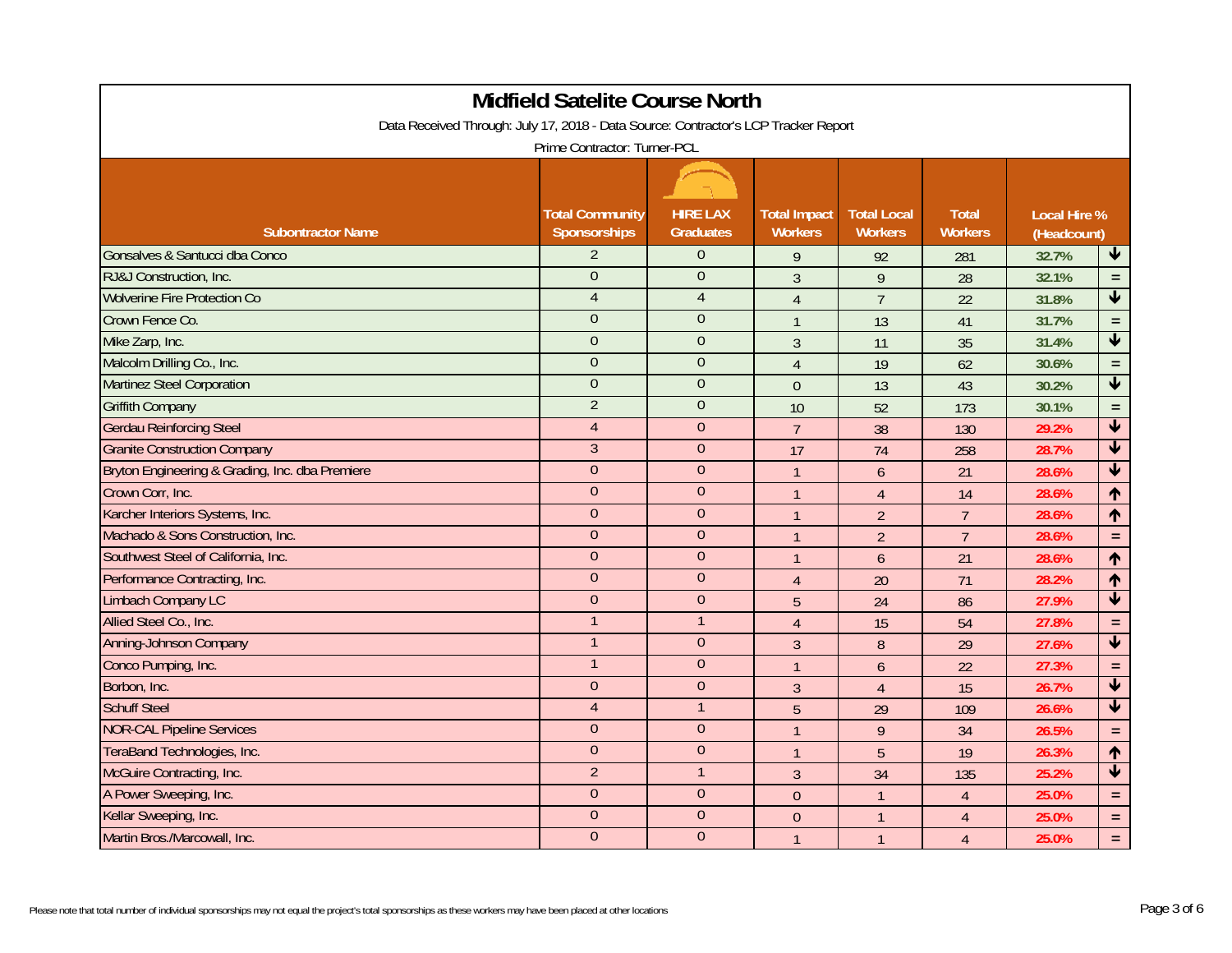| Midfield Satelite Course North                                                      |                                               |                                     |                                       |                                      |                                |                                    |                         |  |  |
|-------------------------------------------------------------------------------------|-----------------------------------------------|-------------------------------------|---------------------------------------|--------------------------------------|--------------------------------|------------------------------------|-------------------------|--|--|
| Data Received Through: July 17, 2018 - Data Source: Contractor's LCP Tracker Report |                                               |                                     |                                       |                                      |                                |                                    |                         |  |  |
| Prime Contractor: Turner-PCL                                                        |                                               |                                     |                                       |                                      |                                |                                    |                         |  |  |
|                                                                                     |                                               |                                     |                                       |                                      |                                |                                    |                         |  |  |
| <b>Subontractor Name</b>                                                            | <b>Total Community</b><br><b>Sponsorships</b> | <b>HIRE LAX</b><br><b>Graduates</b> | <b>Total Impact</b><br><b>Workers</b> | <b>Total Local</b><br><b>Workers</b> | <b>Total</b><br><b>Workers</b> | <b>Local Hire %</b><br>(Headcount) |                         |  |  |
| <b>Merli Concrete Pumping</b>                                                       | $\Omega$                                      | $\Omega$                            | $\overline{0}$                        | $\overline{4}$                       | 16                             | 25.0%                              | $\blacklozenge$         |  |  |
| <b>PG Cutting Services</b>                                                          |                                               | $\Omega$                            | $\overline{0}$                        | $\overline{2}$                       | 8                              | 25.0%                              | $\equiv$                |  |  |
| Throop Lightweight Fill, Inc.                                                       | $\overline{0}$                                | $\theta$                            | $\overline{0}$                        | $\mathbf{1}$                         | $\overline{4}$                 | 25.0%                              | $\equiv$                |  |  |
| <b>Pan-Pacific Mechanical</b>                                                       | $\theta$                                      | $\overline{0}$                      | $\theta$                              | $\overline{4}$                       | 17                             | 23.5%                              | $\blacktriangledown$    |  |  |
| <b>Shoring Engineers</b>                                                            | $\overline{0}$                                | $\overline{0}$                      | $\mathbf{1}$                          | 27                                   | 115                            | 23.5%                              | $\uparrow$              |  |  |
| <b>Austin Enterprise</b>                                                            | $\Omega$                                      | $\Omega$                            | $\theta$                              | 5                                    | 22                             | 22.7%                              | ↑                       |  |  |
| Commercial Scaffolding of CA, Inc.                                                  | $\overline{0}$                                | $\theta$                            | $\overline{0}$                        | $\overline{4}$                       | 19                             | 21.1%                              | $\equiv$                |  |  |
| <b>Orange County Plastering Company</b>                                             |                                               | $\mathbf{1}$                        | 5                                     | 9                                    | 43                             | 20.9%                              | $\overline{\textbf{v}}$ |  |  |
| <b>Blois Construction, Inc.</b>                                                     |                                               | $\overline{0}$                      | $\overline{1}$                        | 9                                    | 44                             | 20.5%                              | $\uparrow$              |  |  |
| <b>Applied Engineering Concepts</b>                                                 | $\Omega$                                      | $\Omega$                            | $\mathbf{0}$                          | $\mathbf{1}$                         | 5                              | 20.0%                              | $\equiv$                |  |  |
| Bill Carr Surveys, Inc.                                                             | $\overline{0}$                                | $\theta$                            | $\theta$                              | $\mathbf{1}$                         | 5                              | 20.0%                              | $\equiv$                |  |  |
| <b>LNA Concrete Structures, Inc.</b>                                                | $\overline{0}$                                | $\overline{0}$                      | $\overline{0}$                        | $\mathfrak{Z}$                       | 15                             | 20.0%                              | ↑                       |  |  |
| <b>TechCorr USA Management, LLC</b>                                                 | $\theta$                                      | $\overline{0}$                      | $\theta$                              | $\mathbf{1}$                         | 5                              | 20.0%                              | $\overline{\textbf{t}}$ |  |  |
| <b>Otis Elevator Company</b>                                                        | $\boldsymbol{0}$                              | $\boldsymbol{0}$                    | $\mathbf{1}$                          | 12                                   | 65                             | 18.5%                              | $\overline{\textbf{t}}$ |  |  |
| Bigge Crane and Rigging Co.                                                         | $\overline{0}$                                | $\theta$                            | $\overline{2}$                        | $\overline{3}$                       | 17                             | 17.6%                              | $\equiv$                |  |  |
| GeoDesign, Inc.                                                                     | $\overline{0}$                                | $\overline{0}$                      | $\mathbf{1}$                          | $\overline{2}$                       | 12                             | 16.7%                              | $\equiv$                |  |  |
| Muhlhauser Steel, Inc.                                                              | $\Omega$                                      | $\theta$                            | $\overline{1}$                        | 5                                    | 32                             | 15.6%                              | $\uparrow$              |  |  |
| Vertical Access, Inc.                                                               | $\overline{0}$                                | $\theta$                            | $\mathbf{1}$                          | 6                                    | 40                             | 15.0%                              | $\overline{\mathbf{t}}$ |  |  |
| <b>RR Leonard Company</b>                                                           | $\overline{0}$                                | $\overline{0}$                      | $\overline{0}$                        | $\mathbf{1}$                         | $\overline{7}$                 | 14.3%                              | $\equiv$                |  |  |
| Sterndahl Enterprises, Inc.                                                         | $\overline{0}$                                | $\overline{0}$                      | $\overline{2}$                        | $\overline{5}$                       | 35                             | 14.3%                              | $\equiv$                |  |  |
| RJ Lalonde, Inc.                                                                    | $\Omega$                                      | $\theta$                            | $\overline{2}$                        | $\overline{2}$                       | 15                             | 13.3%                              | $\equiv$                |  |  |
| Traffic Management, Inc.                                                            | $\overline{0}$                                | $\mathbf{0}$                        | $\theta$                              | $\overline{2}$                       | 15                             | 13.3%                              | $\equiv$                |  |  |
| Ampco North, Inc.                                                                   | $\overline{0}$                                | $\overline{0}$                      | $\mathbf{0}$                          | $\mathbf{1}$                         | $\boldsymbol{8}$               | 12.5%                              | $\equiv$                |  |  |
| Pfeiler & Associates Engineers, Inc.                                                | $\overline{0}$                                | $\overline{0}$                      | $\theta$                              | $\overline{2}$                       | 16                             | 12.5%                              | $\equiv$                |  |  |
| RMA Group, Inc.                                                                     | $\Omega$                                      | $\Omega$                            | $\mathbf{1}$                          | 3                                    | 24                             | 12.5%                              | $\equiv$                |  |  |
| Martin Integrated                                                                   | $\Omega$                                      | $\theta$                            | $\overline{0}$                        | $\overline{2}$                       | 18                             | 11.1%                              | $\overline{\textbf{t}}$ |  |  |
| Savala Equipment Company, Inc.                                                      | $\overline{0}$                                | $\theta$                            | $\theta$                              | $\overline{2}$                       | 20                             | 10.0%                              | $\equiv$                |  |  |
| Doty Bros. Construction Co.                                                         | $\overline{0}$                                | $\overline{0}$                      | $\overline{1}$                        | $\mathbf{1}$                         | 12                             | 8.3%                               | $\equiv$                |  |  |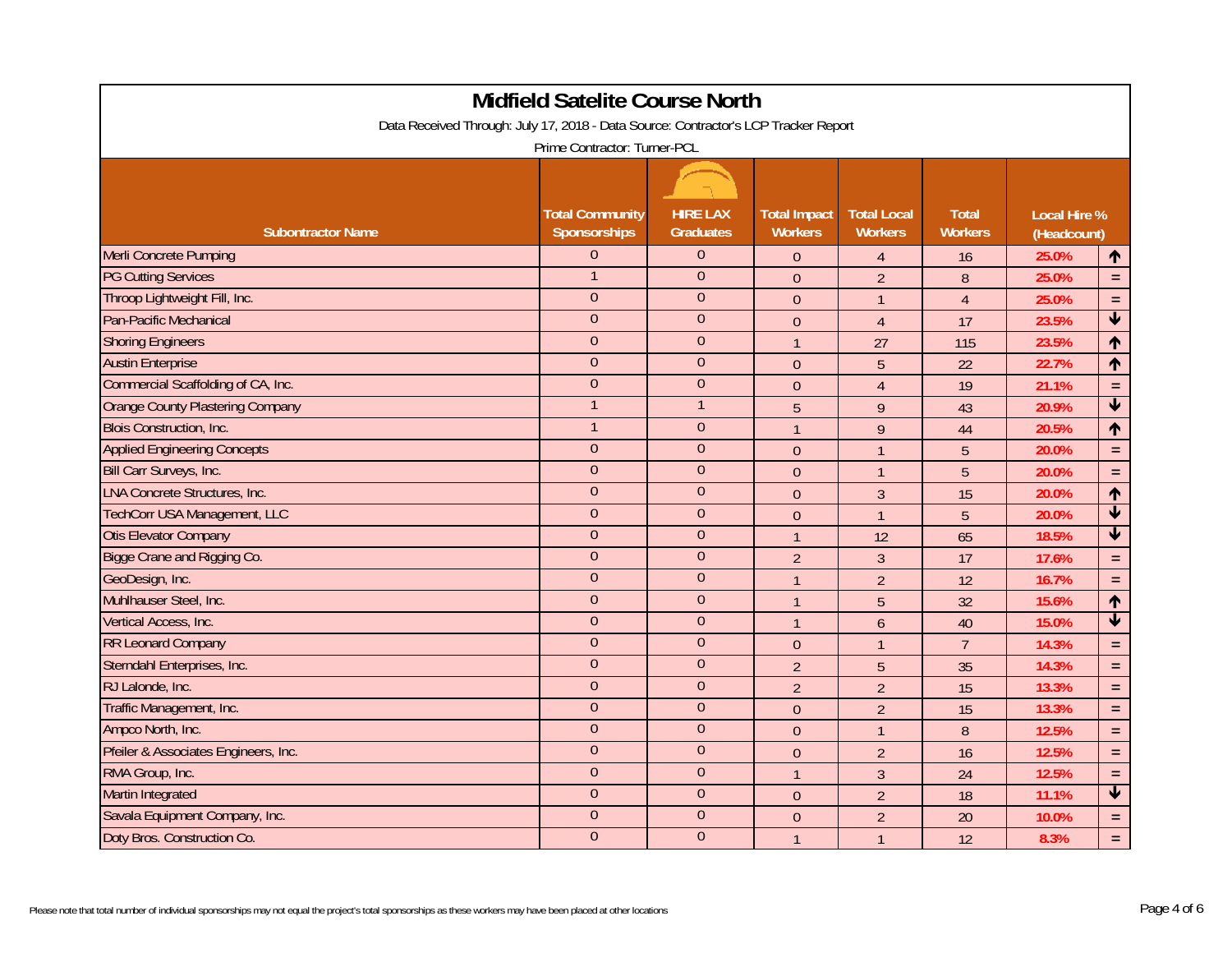|                                                                                     | Midfield Satelite Course North         |                                     |                                       |                                      |                                |                                    |                      |  |  |
|-------------------------------------------------------------------------------------|----------------------------------------|-------------------------------------|---------------------------------------|--------------------------------------|--------------------------------|------------------------------------|----------------------|--|--|
| Data Received Through: July 17, 2018 - Data Source: Contractor's LCP Tracker Report |                                        |                                     |                                       |                                      |                                |                                    |                      |  |  |
| Prime Contractor: Turner-PCL                                                        |                                        |                                     |                                       |                                      |                                |                                    |                      |  |  |
|                                                                                     |                                        |                                     |                                       |                                      |                                |                                    |                      |  |  |
| <b>Subontractor Name</b>                                                            | <b>Total Community</b><br>Sponsorships | <b>HIRE LAX</b><br><b>Graduates</b> | <b>Total Impact</b><br><b>Workers</b> | <b>Total Local</b><br><b>Workers</b> | <b>Total</b><br><b>Workers</b> | <b>Local Hire %</b><br>(Headcount) |                      |  |  |
| <b>Maxim Crane Works</b>                                                            | $\Omega$                               | $\theta$                            | $\mathbf{1}$                          | $\mathbf{1}$                         | 14                             | 7.1%                               | $=$                  |  |  |
| United Riggers & Erectors, Inc.                                                     | $\overline{0}$                         | $\overline{0}$                      | $\overline{0}$                        | $\mathbf{1}$                         | 15                             | 6.7%                               | $\equiv$             |  |  |
| <b>Bragg Crane Service</b>                                                          | $\Omega$                               | $\theta$                            | $\theta$                              | $\overline{2}$                       | 36                             | 5.6%                               | $\blacklozenge$      |  |  |
| <b>Murray Company</b>                                                               | $\overline{0}$                         | $\overline{0}$                      | $\mathbf{0}$                          | $\mathbf{1}$                         | 39                             | 2.6%                               | $\blacktriangledown$ |  |  |
| <b>Addison Equipment Rental</b>                                                     | $\overline{0}$                         | $\theta$                            | $\theta$                              | $\theta$                             | $\overline{2}$                 | 0.0%                               | $\equiv$             |  |  |
| Antigo Construction, Inc.                                                           | $\Omega$                               | $\theta$                            | $\mathbf{0}$                          | $\theta$                             | $\overline{2}$                 | 0.0%                               | $\equiv$             |  |  |
| ARS Construction Services, Inc. dba Concrete Cutting IntL.                          | $\Omega$                               | $\theta$                            | $\mathbf{0}$                          | $\theta$                             | $\overline{2}$                 | 0.0%                               | $\equiv$             |  |  |
| Ayala Boring, Inc.                                                                  | $\overline{0}$                         | $\theta$                            | $\overline{0}$                        | $\overline{0}$                       | 9                              | 0.0%                               | $\equiv$             |  |  |
| <b>BHC Crane, LLC</b>                                                               | $\overline{0}$                         | $\overline{0}$                      | $\overline{0}$                        | $\theta$                             | 16                             | 0.0%                               | $\equiv$             |  |  |
| Cascade Drilling, LP                                                                | $\overline{0}$                         | $\Omega$                            | $\mathbf{0}$                          | $\theta$                             | 5                              | 0.0%                               | $=$                  |  |  |
| Century Sweeping, Inc.                                                              | $\Omega$                               | $\theta$                            | $\mathbf{0}$                          | $\overline{0}$                       | $\overline{3}$                 | 0.0%                               | $\equiv$             |  |  |
| Cindy Trump Inc., dba Lindy's Cold Planing                                          | $\overline{0}$                         | $\theta$                            | $\theta$                              | $\theta$                             | $\overline{2}$                 | 0.0%                               | $\equiv$             |  |  |
| <b>Connor Concrete Cutting and Coring</b>                                           | $\overline{0}$                         | $\overline{0}$                      | $\overline{0}$                        | $\theta$                             | 5                              | 0.0%                               | $\equiv$             |  |  |
| Crane Rental Service, Inc.                                                          | $\overline{0}$                         | $\overline{0}$                      | $\boldsymbol{0}$                      | $\boldsymbol{0}$                     | 33                             | 0.0%                               | $\equiv$             |  |  |
| Dean's Certified Welding, Inc.                                                      | $\overline{0}$                         | $\theta$                            | $\mathbf{0}$                          | $\theta$                             | 10                             | 0.0%                               | $\equiv$             |  |  |
| FasTrack Rentals, Inc.                                                              | $\overline{0}$                         | $\theta$                            | $\overline{0}$                        | $\overline{0}$                       | $\overline{2}$                 | 0.0%                               | $\equiv$             |  |  |
| Fine Grade Equipment, Inc.                                                          | $\overline{0}$                         | $\theta$                            | $\overline{0}$                        | $\overline{0}$                       | $\overline{6}$                 | 0.0%                               | $\equiv$             |  |  |
| G&F Concrete Cutting, Inc.                                                          | $\overline{0}$                         | $\overline{0}$                      | $\overline{0}$                        | $\overline{0}$                       | $\overline{1}$                 | 0.0%                               | $\equiv$             |  |  |
| Golden State Boring & Pipe Jacking, Inc.                                            | $\overline{0}$                         | $\overline{0}$                      | $\mathbf{0}$                          | $\theta$                             | $\overline{4}$                 | 0.0%                               | $\equiv$             |  |  |
| <b>Griffin Contract Dewatering, LLC</b>                                             | $\Omega$                               | $\theta$                            | $\mathbf{0}$                          | $\theta$                             | 5                              | 0.0%                               | $\equiv$             |  |  |
| Koppl Pipeline Services, Inc.                                                       | $\overline{0}$                         | $\mathbf{0}$                        | $\overline{0}$                        | $\theta$                             | $\overline{4}$                 | 0.0%                               | $\equiv$             |  |  |
| MB Professional Service, Inc.                                                       | $\overline{0}$                         | $\overline{0}$                      | $\theta$                              | $\theta$                             | 5                              | 0.0%                               | $\equiv$             |  |  |
| McDonough Construction Rentals, Inc.                                                | $\overline{0}$                         | $\overline{0}$                      | $\mathbf{0}$                          | $\boldsymbol{0}$                     | $\boldsymbol{8}$               | 0.0%                               | $\equiv$             |  |  |
| Mr. Crane, Inc.                                                                     | $\Omega$                               | $\theta$                            | $\mathbf{0}$                          | $\theta$                             | 12                             | 0.0%                               | $\equiv$             |  |  |
| Newman Backhoe Service, Inc.                                                        | $\overline{0}$                         | $\overline{0}$                      | $\overline{0}$                        | $\overline{0}$                       | $\mathbf{1}$                   | 0.0%                               | <b>NEW</b>           |  |  |
| Premier Tile & Marble                                                               | $\overline{0}$                         | $\overline{0}$                      | $\theta$                              | $\theta$                             | $\overline{2}$                 | 0.0%                               | <b>NEW</b>           |  |  |
| Reliable Construction Services, LLC                                                 | $\overline{0}$                         | $\overline{0}$                      | $\overline{0}$                        | $\theta$                             | 11                             | 0.0%                               | $\equiv$             |  |  |
| Rouch Rebar, Inc.                                                                   | $\overline{0}$                         | $\overline{0}$                      | $\mathbf{0}$                          | $\theta$                             | $\mathfrak{Z}$                 | 0.0%                               | $\equiv$             |  |  |